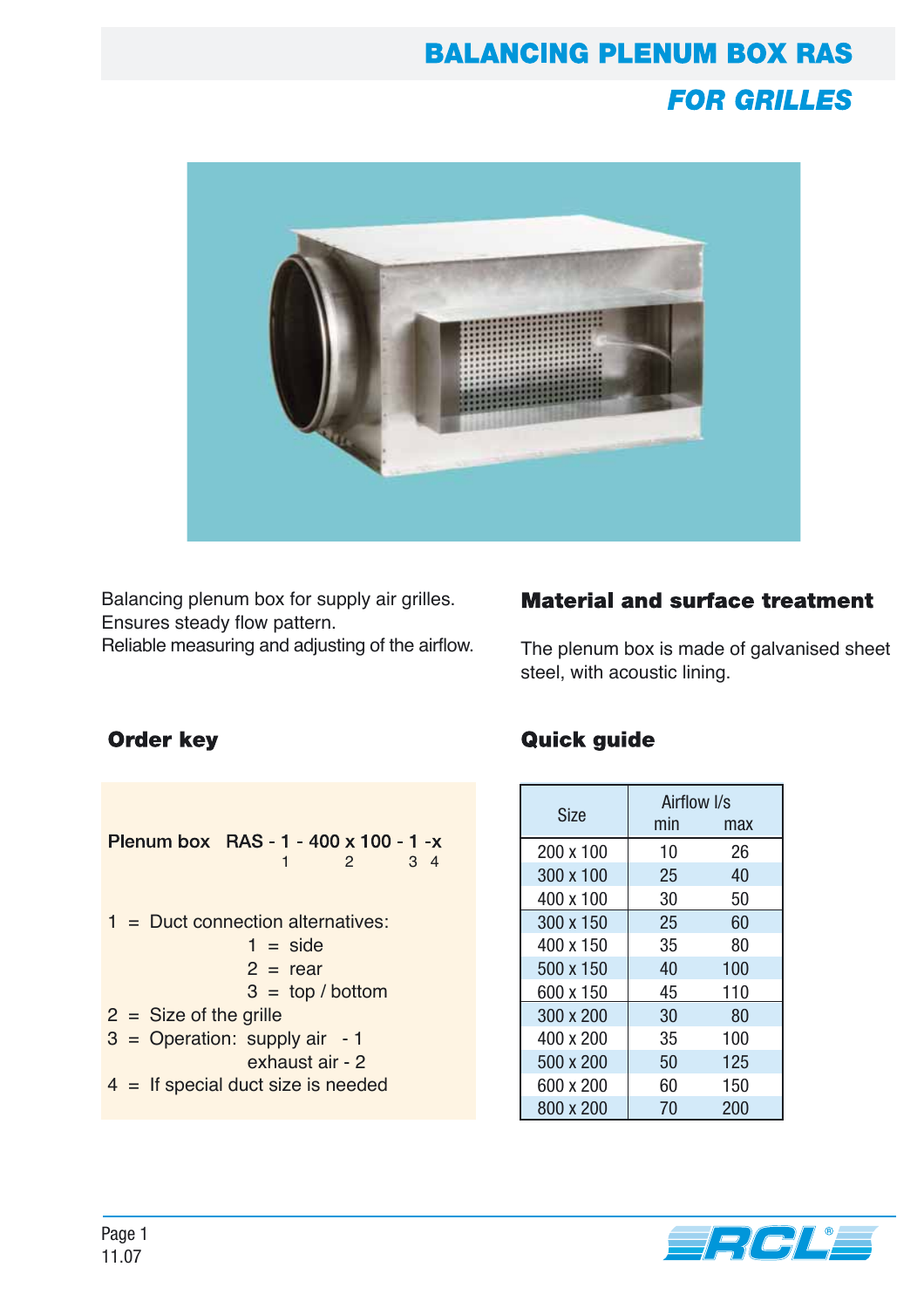## **BALANCING PLENUM BOX RAS**

### **Performance**

Airflow - pressure drop - sound level

#### RAS 200 x 100 - 125



#### RAS 400 x 100 - 160



#### RAS 400 x 150 - 250



#### The graphs are not to be used for commissioning.

RAS 300 x 100 - 160



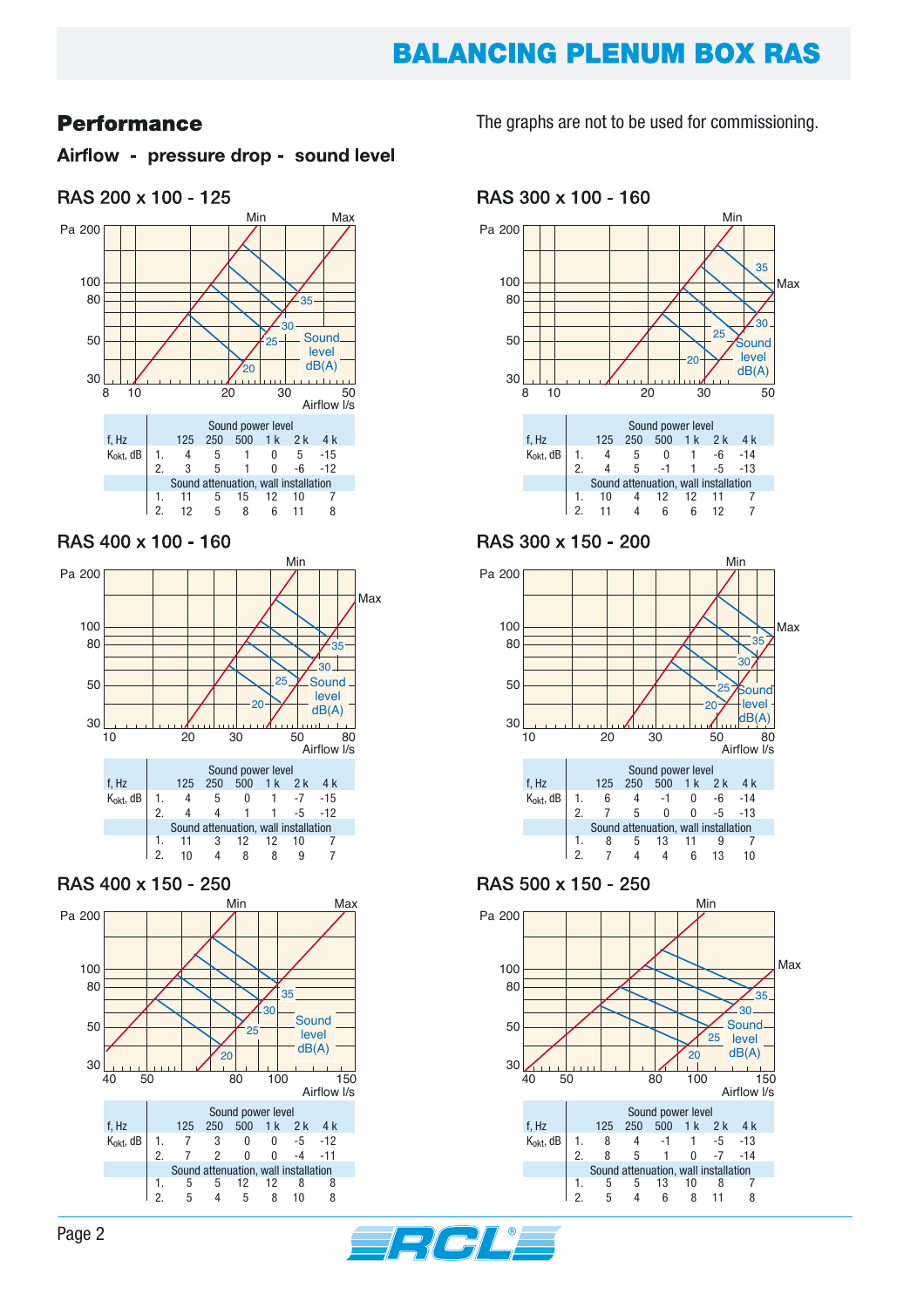## **BALANCING PLENUM BOX RAS**

#### **Performance**

Airflow - pressure drop - sound level



#### RAS 400 x 200 - 250





The graphs are not to be used for commissioning.

RAS 300 x 200 - 250



 $\overline{2}$ 

2.

5

5

8

8

8